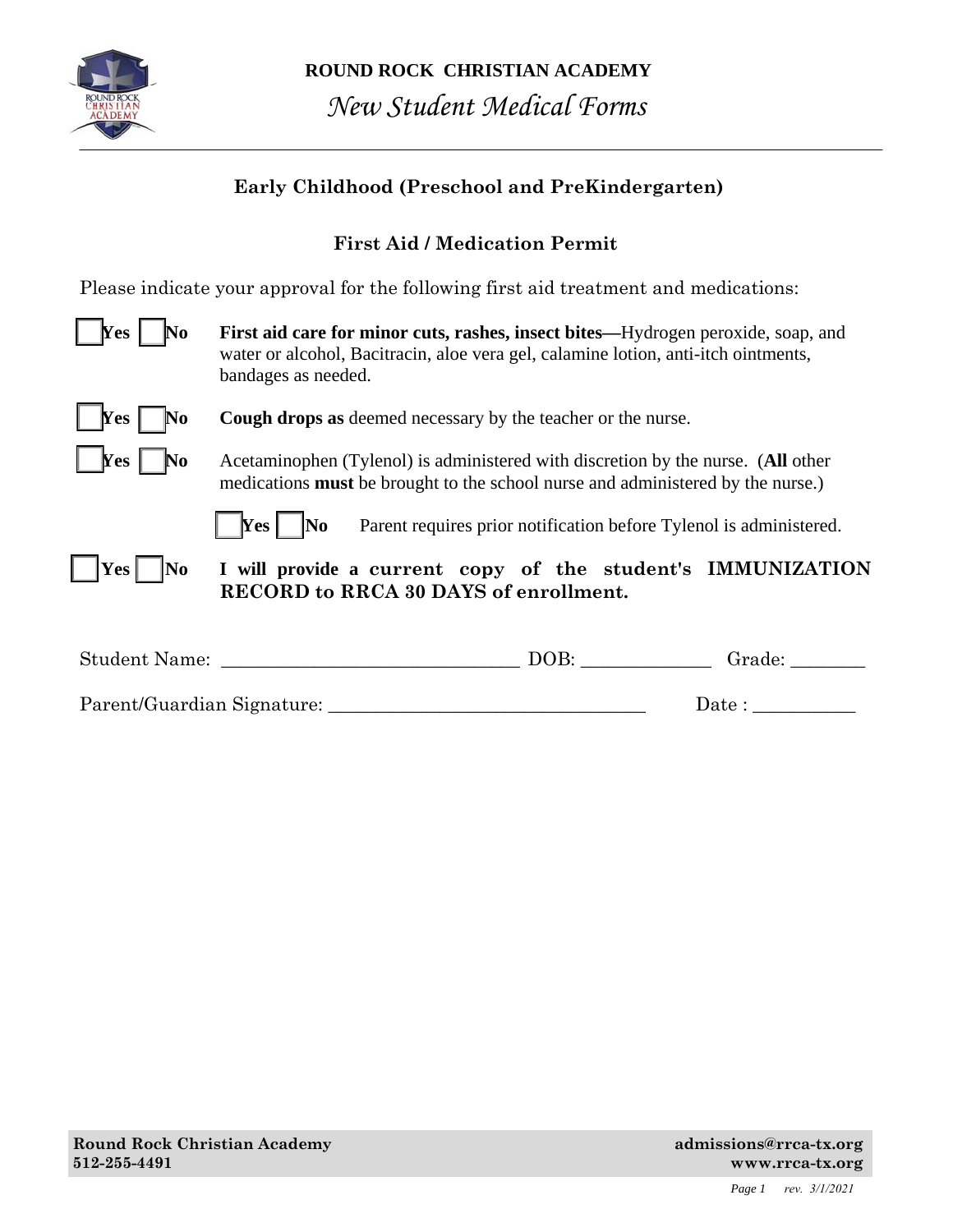

### **ROUND ROCK CHRISTIAN ACADEMY**

# *Early Childhood Health Statement*

| The above child has been examined by a licensed physician within the last year, or has been<br>examined in a clinic or health program. The child is physically able to take part in the school<br>program. |  |
|------------------------------------------------------------------------------------------------------------------------------------------------------------------------------------------------------------|--|
|                                                                                                                                                                                                            |  |
| Signature of Physician or Health Personnel: _________________________                                                                                                                                      |  |
|                                                                                                                                                                                                            |  |
| Diagnosed Medical Conditions: (Asthma, Allergies, etc.)                                                                                                                                                    |  |
| ,我们也不能在这里的时候,我们也不能在这里的时候,我们也不能在这里的时候,我们也不能会在这里的时候,我们也不能会在这里的时候,我们也不能会在这里的时候,我们也不                                                                                                                           |  |
|                                                                                                                                                                                                            |  |
|                                                                                                                                                                                                            |  |
|                                                                                                                                                                                                            |  |

#### **A CURRENT COPY OF THE IMMUNIZATION RECORD IS REQUIRED and MUST BE ON FILE WITHIN 30 DAYS OF ENROLLMENT.**

**ROUND ROCK CHRISTIAN ACADEMY** 800 Westwood Drive Round Rock, TX 78681 Fax (512) 255-6043

**Round Rock Christian Academy admissions@rrca-tx.org 3.1 Academy admissions@rrca-tx.org 512-255-4491 www.rrca-tx.org** 

*Page 2 rev. 3/1/2021*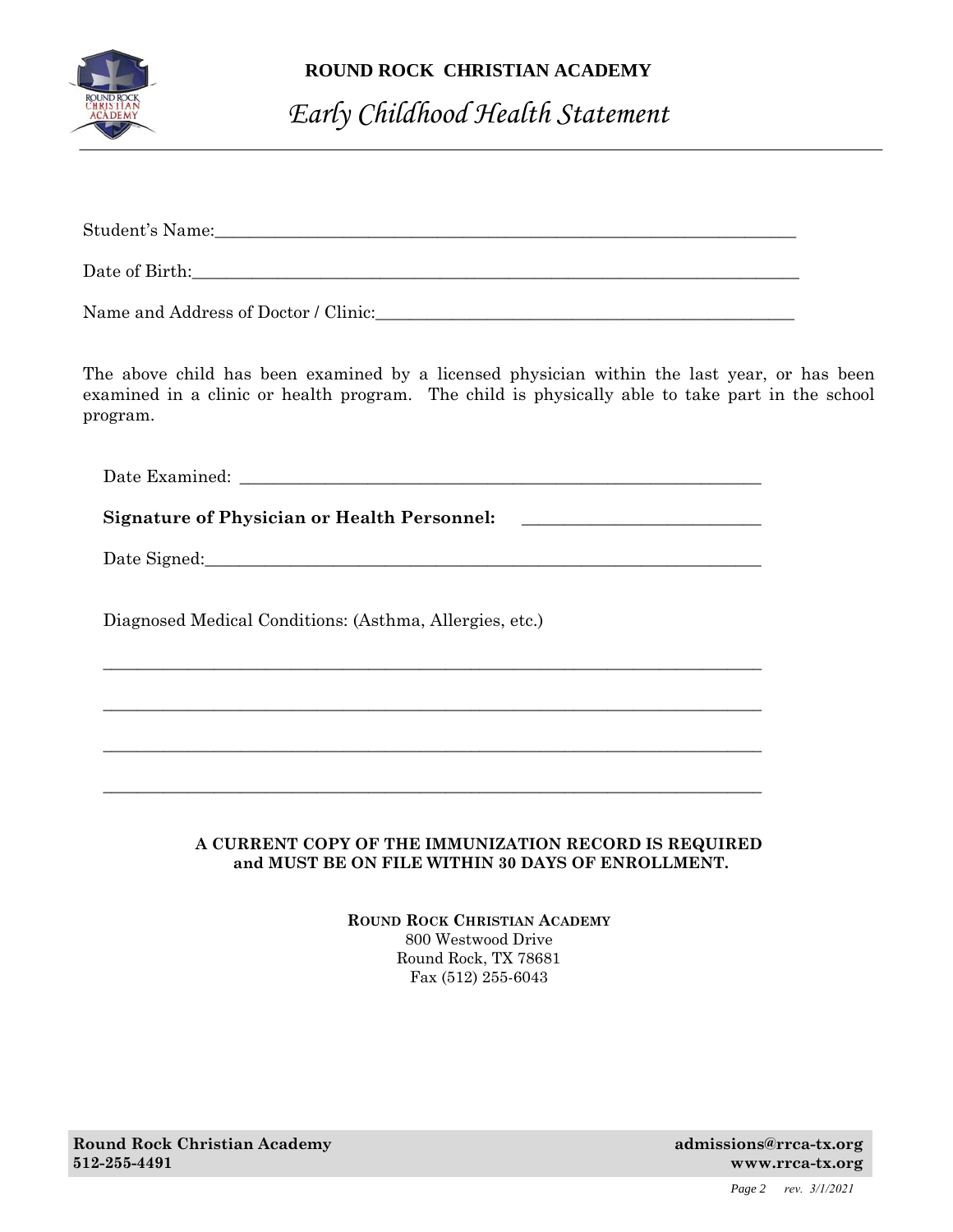

## *Health History*

The information requested on this form is to provide a more accurate and up-to-date medical record for your child. Our desire is to give your child the best possible learning environment and this information will assist us in that endeavor.

Name of Child: \_\_\_\_\_\_\_\_\_\_\_\_\_\_\_\_\_\_\_\_\_\_\_\_\_\_\_\_\_\_\_\_\_\_\_\_\_\_ DOB: \_\_\_\_\_\_\_\_\_\_\_\_\_\_\_\_ Name of Parent/Guardian: \_\_\_\_\_\_\_\_\_\_\_\_\_\_\_\_\_\_\_\_\_\_\_\_\_\_\_\_\_\_\_\_\_\_\_\_\_\_\_\_\_\_\_\_\_\_\_\_\_\_\_\_\_ Disease History Yes No Yes No Asthma  $\Box$  Headaches Heart Disease  $\Box$   $\Box$  Epilepsy Tuberculosis  $\Box$   $\Box$  Frequent Colds Hypertension  $\Box$   $\Box$  Ear Infections Rheumatic Fever  $\Box$   $\Box$  Sore Throats Blood Disorders \_\_\_ \_\_\_ Chronic Disease \_\_\_ \_\_\_ Kidney Disorders  $\Box$   $\Box$  Cancer Diarrhea, Constipation  $\Box$   $\Box$  Diabetes Ulcers  $\Box$   $\Box$  Allergies Arthritis  $\Box$  Scoliosis  $\Box$ Skin Rashes If yes on any of the above, please explain: \_\_\_\_\_\_\_\_\_\_\_\_\_\_\_\_\_\_\_\_\_\_\_\_\_\_\_\_\_\_\_\_\_\_\_\_\_\_\_\_\_\_\_\_\_\_\_\_\_\_\_\_\_\_\_\_\_\_\_\_\_\_\_\_\_\_\_\_\_\_\_\_\_\_\_\_\_ Any other medical concerns: \_\_\_\_\_\_\_\_\_\_\_\_\_\_\_\_\_\_\_\_\_\_\_\_\_\_\_\_\_\_\_\_\_\_\_\_\_\_\_\_\_\_\_\_\_\_\_\_\_\_\_\_\_\_\_\_\_\_\_\_\_\_\_\_\_\_\_\_\_\_\_\_\_\_\_\_\_ Does your child use an inhaler or nebulizer?\_\_\_\_\_\_ If yes, how often? \_\_\_\_\_\_\_\_\_\_ Does your child have an **EPI PEN**? \_\_\_\_\_\_\_\_\_\_\_\_\_\_\_\_\_\_\_\_\_\_\_\_\_\_\_\_\_\_\_\_\_\_\_\_\_\_\_\_\_\_\_\_ Hospitalizations: \_\_\_\_\_\_\_\_\_\_\_\_\_\_\_\_\_\_\_\_\_\_\_\_\_\_\_\_\_\_\_\_\_\_\_\_\_\_\_\_\_\_\_\_\_\_\_\_\_\_\_\_\_\_\_\_\_\_\_\_\_\_\_\_\_\_\_\_\_\_\_\_\_\_\_\_\_ Current Medications (Prescription and Over the Counter): \_\_\_\_\_\_\_\_\_\_\_\_\_\_\_\_\_\_\_\_\_\_\_\_\_\_\_\_\_\_\_\_\_\_\_\_\_\_\_\_\_\_\_\_\_\_\_\_\_\_\_\_\_\_\_\_\_\_\_\_\_\_\_\_\_\_\_\_\_\_\_\_\_\_\_\_\_